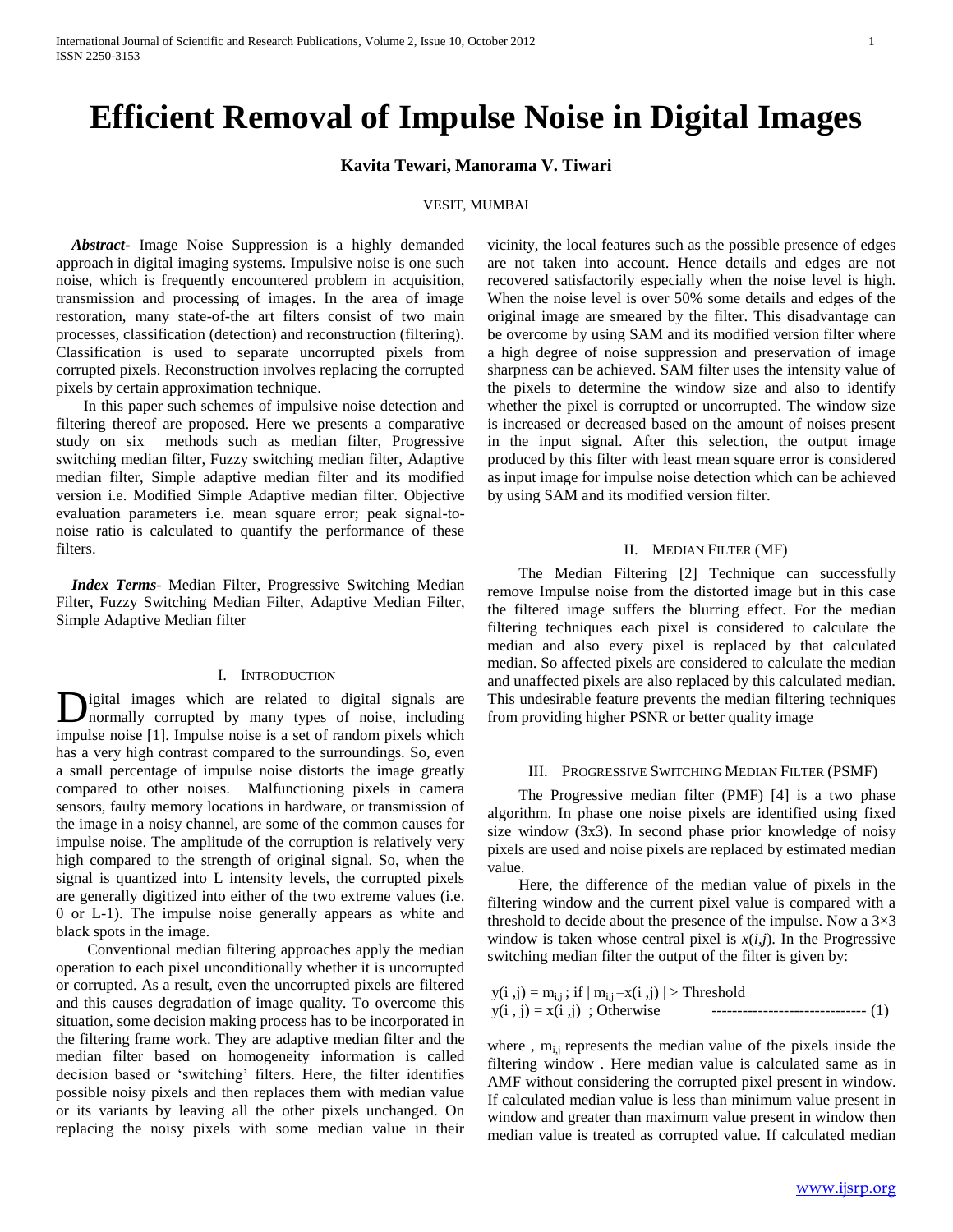is corrupted then increase the window size and recalculate the median value until we get correct median value or else window size reach maximum limit. When the above scheme is applied for impulse detection, a binary flag image {*f*(*i*, *j*)}is constructed such that  $f(i,j)=1$ , when the pixel  $x(i, j)$  is noisy and  $f(i,j)=0$  for noise less pixel. Now during filtering operation, the noisy pixels are replaced by the median of the noise-free pixels.This algorithm provide suitable and good results at smaller percent of noise level and find difficulty with higher level noises.

# IV. FUZZY SWITCHING MEDIAN FILTER (FSMF)

 This nonlinear filtering technique contains two separated steps: an impulse noise detection step and a reduction step that preserves edge sharpness. Noise detection method uses fuzzy gradient values to determine if a certain pixel is corrupted with impulse noise or not.

# **A.DETECTION USING FUZZY GRADIENT VALUES**

 For each pixel of the image (that is not a border pixel), we use a 3 x3 neighborhood window as illustrated in Fig. 1.Each neighbor with respect to corresponds to one direction  $\{NW =$ North West,  $N =$  north,  $NE =$  north east,  $W =$  west,  $E =$  east, SW  $=$  south west,  $S =$  south,  $SE =$  south east $\}$ . Each such direction with respect to (i,j) can also be linked to a certain position indicated in Fig1. If we denote A as the input image, then the gradient then the gradient  $\nabla(k, l) A(i, j)$  is defined as the

difference

l Є{-1,0,1}------ ------------------(2)

where the pair  $(k_1)$  corresponds to one of the eight directions and  $(i,j)$  is called the center of the gradient [3]. The eight gradient values (according to the eight different directions or neighbors) are called the basic gradient values.

One such gradient value with respect to  $(i,j)$  can be used to determine if a central pixel is corrupted with impulse noise or not, because if this gradient is quite large then it is a good indication that some noise is present in the central pixel , but there are two cases in which this conclusion is wrong.

1) If the central pixel is not noisy, but one of the neighbors then this can also cause large gradient values.

2) An edge in an image causes some kind of natural large gradient values.

 To handle the first case, we use not only one gradient value, but eight different gradient values to make a conclusion.To solve the second case, we use not only one basic gradient for each direction, but also one basic and two related gradient values for each direction. The two related gradient values in the **same direction** are determined by the **centers** making a right angle with the direction of the first (basic) gradient. For example, in the *NW*-direction, we calculate the basic gradient value plus the two related gradient values. The two extra gradient values are used for making the separation between noisy pixels and edge pixels: when all these gradients are large, then is considered to be not a noisy but an edge pixel.

 In Table I, we give an overview of the involved gradient values: each direction (column 1) corresponds to a position with respect to a central position. Column 2 gives the basic gradient for each direction; column 3 gives the two related gradients. Thus, we define eight fuzzy gradient values for each of the eight directions. These values indicate in which degree the central pixel can be seen as an impulse noise pixel.

**TABLE 1 INVOLVED GRADIENT VALUES TO CALCULATE THE FUZZY GRADIENT**

| $\mathbb{R}$ | <b>BASIC</b>    | <b>RELATED GRADIENT</b>                                                                                          |
|--------------|-----------------|------------------------------------------------------------------------------------------------------------------|
|              | <b>GRADIENT</b> |                                                                                                                  |
| <b>NW</b>    | $_{NW}A(i,j)$   | $N_{\text{NW}}A(i+1,j-1), V_{\text{NW}}A(i-1,j+1)$                                                               |
| $\mathbf N$  | $_{N}A(i,j)$    | $\nabla_{N} A(i,j-1), \nabla_{N} A(i,j+1)$                                                                       |
| <b>NE</b>    | $_{NE}A(i,j)$   | $\nabla_{\text{NE}} A(i-1,j-1), \nabla_{\text{NE}} A(i+1,j+1)$                                                   |
| E            | $_{E}A(i,j)$    | $\nabla_{\rm E} A(i-1,j), \nabla_{\rm E} A(i+1,j)$                                                               |
| <b>SE</b>    | $_{SE}A(i,j)$   | $\nabla_{\text{SE}} A(i-1,j+1), \nabla_{\text{SE}} A(i+1,j-1)$                                                   |
| S            | A(i,j)          | $\nabla_{\rm S}$ A(i,j-1), $\nabla_{\rm S}$ A(i,j+1)                                                             |
| <b>SW</b>    | swA(i,j)        | $\nabla_{\rm SW} A(i-1,j-1), \nabla_{\rm SW} A(i+1,j+1)$                                                         |
| W            | $W$ A $(i,j)$   | $\nabla_{\mathbf{W}}\mathbf{A}(\mathbf{i-1},\mathbf{j}), \nabla_{\mathbf{W}}\mathbf{A}(\mathbf{i+1},\mathbf{j})$ |

Since 'large','small','Big Positive', 'Big Negative' are non deterministic features , these terms can be represented as fuzzy set [7 ] .Fuzzy sets are sets whose elements have degree of membership . Examples of the membership functions large, small, big positive and big negative are shown in Fig. 1a and 1b.

# **B.MEMBERSHIP FUNCTION**

 A membership degree indicates the degree in which a certain gradient value matches the predicate (e.g., large).

Since we are searching for noise pixels, we choose c  $\epsilon$  [50,80] And  $c' \in [100,150]$ . The idea behind the usage of the fuzzy sets *big positive* and *big negative* is that if the basic gradient and the two related gradients are both large but have different signs then it is a good indication that noise is present. Therefore, we also use the fuzzy sets *big*-*negative* and *big positive*. Gradient values around zero are seen as more or less unsigned and gradient values above 15 or under -15 become significant to matching the feature big positive, respectively, big negative.

#### Membership degree

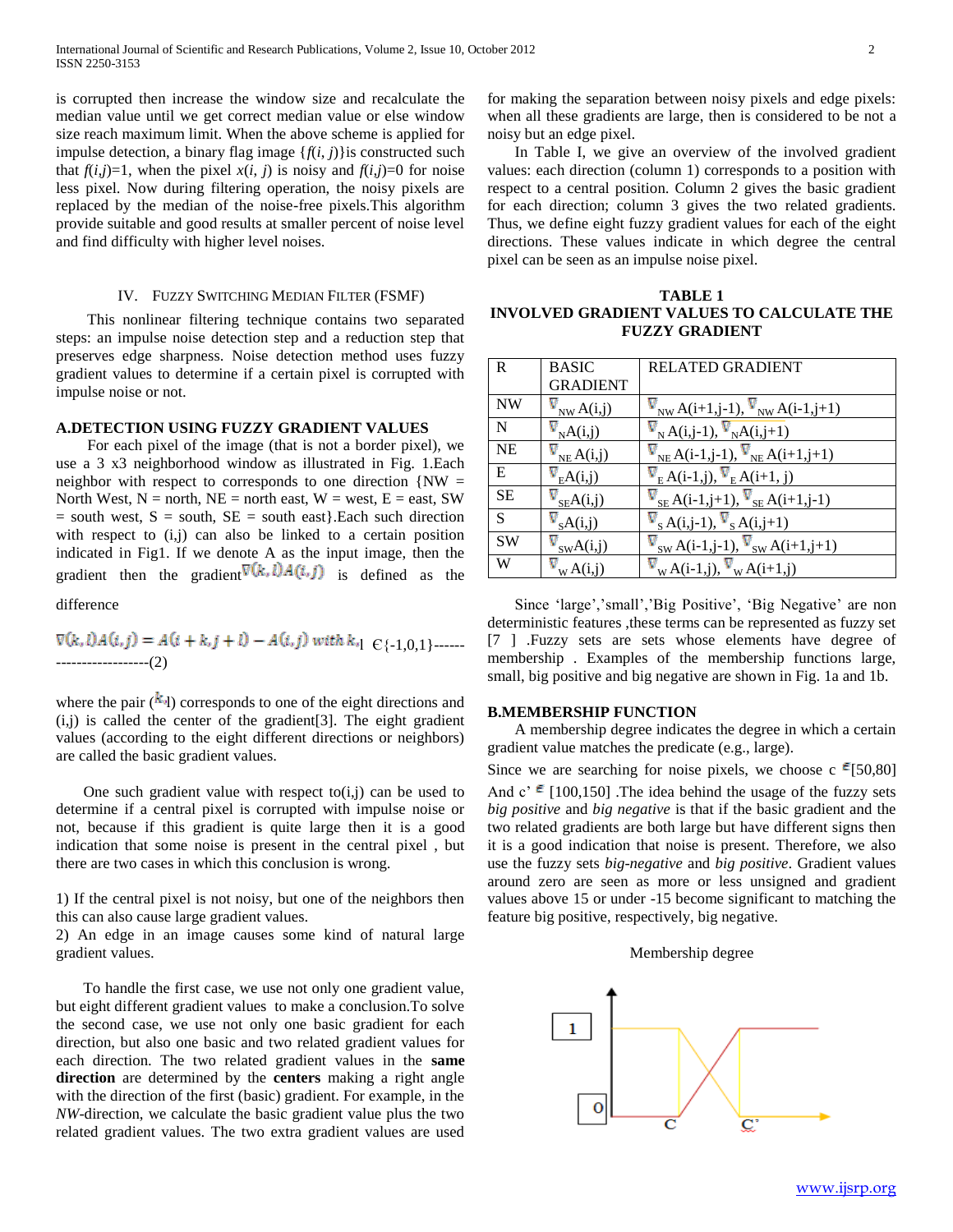

Fig.1. Membership functions (a) SMALL, respectively, LARGE; (b) BIG NEGATIVE, respectively, BIG POSITIVE

# **Correction method using switching median filter**

To decide if a central pixel (a nonborder pixel) is an impulse noise pixel, we use following (fuzzy) rule:

IF  $|\nabla R A(i, j)|$  is large AND  $|\nabla R A(i, j)|$  is small

# OR

 $|\nabla R A(i, j)|$  is large AND  $|\nabla$ "R A(i, j) is small

OR

 $\nabla$ R A(i, j) is big positive AND \_  $\nabla$ 'R A(i, j) AND  $\nabla$ "R A(i, j) are big negative

OR

 $\nabla$ R A(i, j) is big negative AND  $\nabla$ 'R A(i, j) AND  $\nabla$ "R A(i, j) are big positive THEN  $\nabla$ FR A(i, j) is large

We translate this rule by: if for a certain central pixel more than half of the fuzzy gradient values (thus more than four) are part of the support of the fuzzy set *large* , then we can conclude that this pixel is an impulse noise pixel.

Let  $\overrightarrow{xi}$  and  $\overrightarrow{y}$  represent the pixel values at position (*i,j*) in the corrupted image and the restored image, respectively.The impulse detector generates a binary flag map where each pixel  $(i,j)$  is given a binary flag value,  $f^{ij}$ , indicating whether it is considered as an impulse; *i.e.*,  $f^{ij} = 1$  means the pixel in position  $(i,j)$  is a corrupted pixel and  $f^{ij} = 0$  means the pixel in position (*i,j*) is noise free.To give the pixel *xij* a fuzzy flag indicating how much it looks like an impulse pixel, the following two parameter membership function is used for correction method.

$$
fij = \begin{cases} 0 & \qquad Mij \leq T1 \\ \frac{Mij - r1}{T2 - T1} & \qquad T1 \leq Mij \leq T2 \\ 1 & \qquad Mij \geq T2 \\ \end{cases} \tag{3}
$$

Where  $Mij$  is the minimum value of I  $xij - sij$  I, for all  $sij$  $\in$  wij and  $sij \neq xij$  T<sub>1</sub> and T<sub>2</sub> are two predetermine parameter given in [4],10≤T1≤20 and 22≤T2≤32 . If a pixel is detected as an impulse noise pixel, then we can calculate restore image value  $\dot{y}$  by using switching median value mij of window  $\dot{w}$  i.e.

-------------------------(4)

And if pixel is noise free pixel ( $f^{ij}$  =0) then we copied it as it is means value is unchanged. i.e.  $y^{ij} = x^{ij}$  For Heavily corrupted pixel, i.e.  $f^{ij}$  =1, its value is replaced by the median mij.for all other pixels  $(0 < f^{ij}$  < 1), the restored pixel value  $y^{ij}$  is a linear combination of  $xij$  and  $mij$  as in (4)

#### V. ADAPTIVE MEDIAN FILTER (AMF)

 The adaptive median filter (AMF) [3] is non linear conditional filter. Here , the size of the median filter is made adaptable to the local noise content . Smaller filter size is applied at pixel locations with low noise level in order to keep the image details. On the other hand, larger filter size is applied at pixel locations with higher noise level in order to remove the noise successfully. Two levels of operations

$$
\triangleright \quad \text{Level A:}
$$

$$
\blacktriangleleft \quad \mathbf{A1} = \mathbf{Z}_{\text{med}} - \mathbf{Z}_{\text{min}}
$$

 $\blacktriangleright$   $A2 = Z_{med} - Z_{max}$ 

If  $A1 > 0$  AND  $A2 < 0$ , Go to level B else increase the window size by 2

$$
\blacksquare
$$
 If window size  $\leq$  S<sub>max</sub> repeat level A  
else output Z<sub>xy</sub>

 $\triangleright$  Level B:

$$
\mathbf{X} \qquad \mathbf{B1} = \mathbf{Z}_{xy} - \mathbf{Z}_{min}
$$

$$
\text{X} \quad B2 = Z_{xy} - Z_{max}
$$

 $\blacktriangleright$  If B1 > 0 AND B2 < 0, output  $Z_{xy}$ else output  $Z_{\text{med}}$ 

 It uses varying window size to noise reduction. Size of window increases until correct value of median is calculated and noise pixel is replaced with its calculated median value. If calculated median is corrupted then increase the window size and recalculate the median value until we get correct median value or else window size reach maximum limit.

 But in this type of filter there is limitation on size of window. So we are using another filter i.e. SAM, Simple Adaptive Median Filter which is the combination of adaptive median filter and switching median filter

#### VI. SIMPLE ADAPTIVE MEDIAN FILTER (SAMF )

 It is the hybrid of adaptive median filter and Switching median filter Known as Simple Adaptive Median Filter [6].This novel method comprises two stages. The first stage is to detect the impulse noise in the image. In this stage, based on only the intensity values, the pixels are roughly divided into two classes, which are "noise-free pixel" and "noise pixel".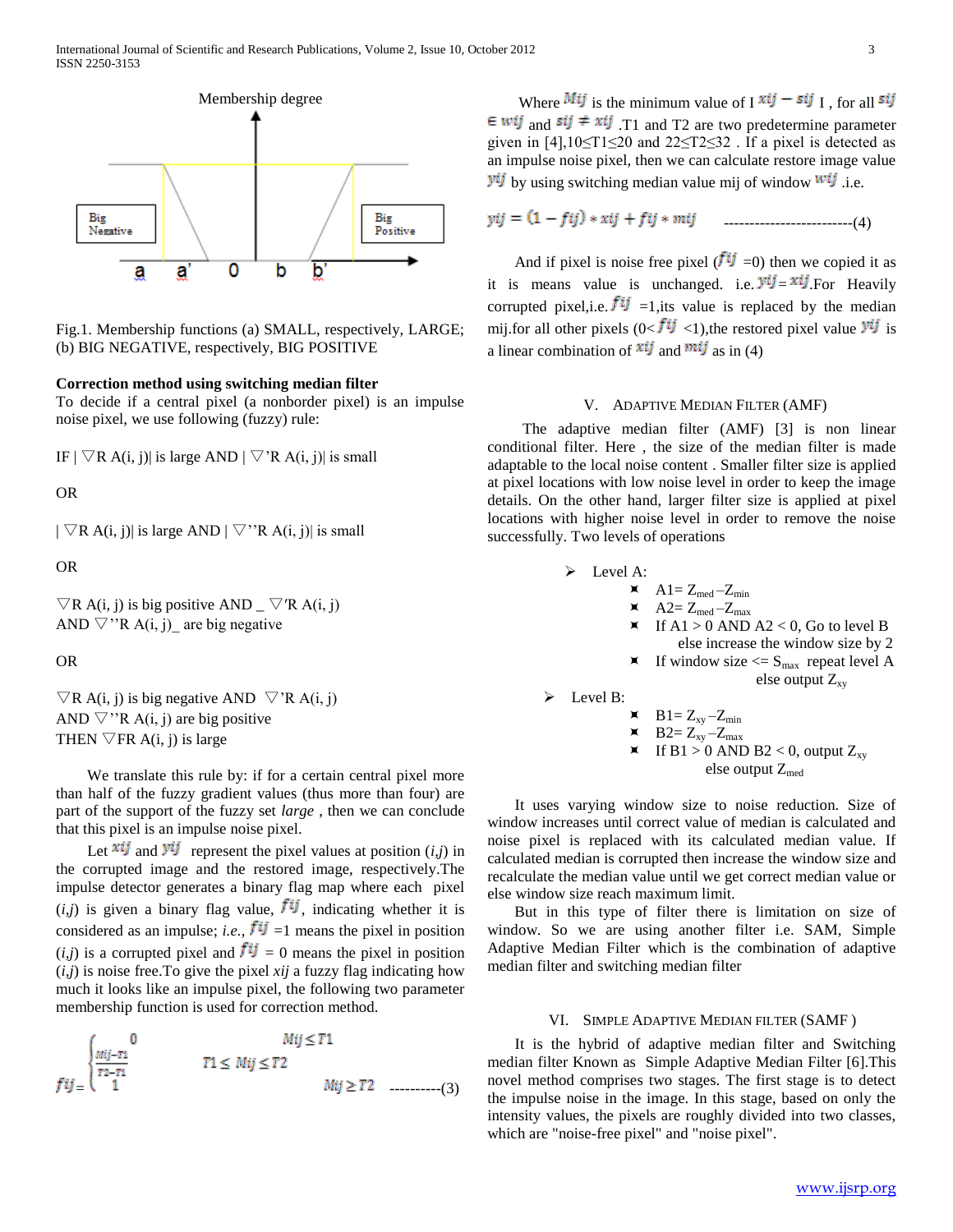Noise Detection is done at each pixel location  $(x,y)$ , we mark the mask  $\alpha$  by using following equation

$$
\alpha(x, y) = \begin{cases} 1; f(x, y) = L - 1 \\ 0; otherwise \end{cases}
$$
........(5)

Where 1 represent 'noise –pixel' and 0 represent 'noisefree pixel'.Next, calculate the total number of 'Noise-Pixels'

 1 0 1 0 ( , ) *M x N y k x y* ---------(6)

Then , estimate the impulse noise level that corrupts the image

*MN* -----------------(7)

 $\mathbf{r}$ 

Noise cancellation is done by using following equation

$$
g(x, y) = [1 - \alpha(x, y)]f(x, y) + \alpha(x, y)m(x, y) \quad (8)
$$

Where  $\alpha$  is the noise mask defined by (5) in stage 1 and m is the median value obtained from adaptive method.

 Due to adaptive methodology ,the size of the filter used at every pixel location is changing according to the local information.

#### **Median m(x,y) find by adaptive method**

 Initialize the size of the filter,generally with 3x3 wikndow, it is calculated by

$$
W = 2R \min + 1
$$
  
\n
$$
R \min = \frac{1}{2} \sqrt{\frac{7}{1 - \eta}}
$$
  
\nWhere

 Compute the number of "noise-free pixel" in window. If number of noise -free pixels are less than half of pixels in the window, then increase the size of the filter by two i.e.  $W=W+2$ and return to step 2. Calculate the value of  $m(x,y)$  based on the 'noise-free pixels' contained in WxW window.

Update the value of  $g(x,y)$  using  $(8)$ .

#### VII. MODIFIED SIMPLE ADAPTIVE MEDIAN FILTER (MSAMF)

Here we use a local window of size  $21\times21$ , which is centred around the current pixel. Calculate the histogram [3] of the local window and the bin indices are the gray levels. Find the maximum and minimum gray level of the local window, noted as Min and Max respectively. For the indices between Min and (*Min* +*Max*) / 2, compute differences of nonzero adjacent bin indices. Find the maximum difference and mark the corresponding index as boundary b1and b2 is similarly computed between (*Min* +*Max*) / 2 and Max, three clusters are formed now. "uncorrupted" is assigned to the pixel if it belongs to the median cluster; otherwise, "corrupted" is assigned. Now this detected pixel filtered using a binary matrix to indicate every pixel is corrupted or not, based on the binary decision matrix, those "uncorrupted" pixels are remain unchanged, while switching median filter with adaptive determined window size is applied to those "corrupted" pixel. Starting with window size  $W = 3$ , the filtering window extends one pixel in all the four sides of the window provided that the number of uncorrupted ones is less than 3. Suppose exploiting switch median filter to a noise pixel  $x_{i,j}$  and finally decided window size is  $w_{max}$  and the output pixel  $y_{i,j}$  is given as

$$
y_{i,j} = \text{median} \{ x_{i+s,j+k} \} - (w_{max} - 1)/2 \le s, k \le (w_{max} - 1)/2 \}
$$
 (11)

Attention that in the median filter process, those corrupted pixels are excluded; only those uncorrupted ones are considered to get median value. In filter process, if the number of uncorrupted pixels in filter window exceeds 3, extension stopped. So most of the finally decided window size  $w_{max}$  will not larger than 7, even for higher noise density level, so it is fast and suitable for higher noise density.

## VIII. SIMULATION RESULTS

 The performance is compared and tested with different gray scale images (Lena and Pepper) and in the simulation, images will be corrupted by impulse noise with equal probability. The noise levels are varied from 10% to 90% with increments of 10%. These filters are applied to Lena and Pepper image , after adding impulse noise of different levels i.e. 10%-60%.The restoration performance is assessed according to the noise density of the corrupted pixels in the Lena and Pepper images. Both *PSNR*, *MSE* measure the difference in the intensity values of a pixel in original and enhanced images .It is measured in decibel (dB) and for gray scale image it is defined as

$$
PSNR = 20\log_{10}\frac{255}{\sqrt{MSE}}\tag{12}
$$

$$
MSE = \frac{1}{MN} \sum_{i=1}^{M} \sum_{j=1}^{N} [x(i, j) - y(i, j)]
$$
\n(13)

IQI measure is given by

$$
Q = \frac{4\sigma_{xy}\overline{xy}}{(\sigma_x^2 + \sigma_y^2)(\bar{x}^2 + \bar{y}^2)}
$$
 (14)

 We assume that the image is of size M×N . IQI measures the similarity between two images. The definition of the new quality of index Let  $X = xi$  and  $Y = yi$  Where  $i = 1; 2; ...; N$  be the original and filtered images respectively. IQI is equal to 1 if both images are identical.

 These values are calculated and comparison performance with various filters MF, PSMF, FSMF, AMF, SAMF, MSAMF are shown in Table-2 & Table-3.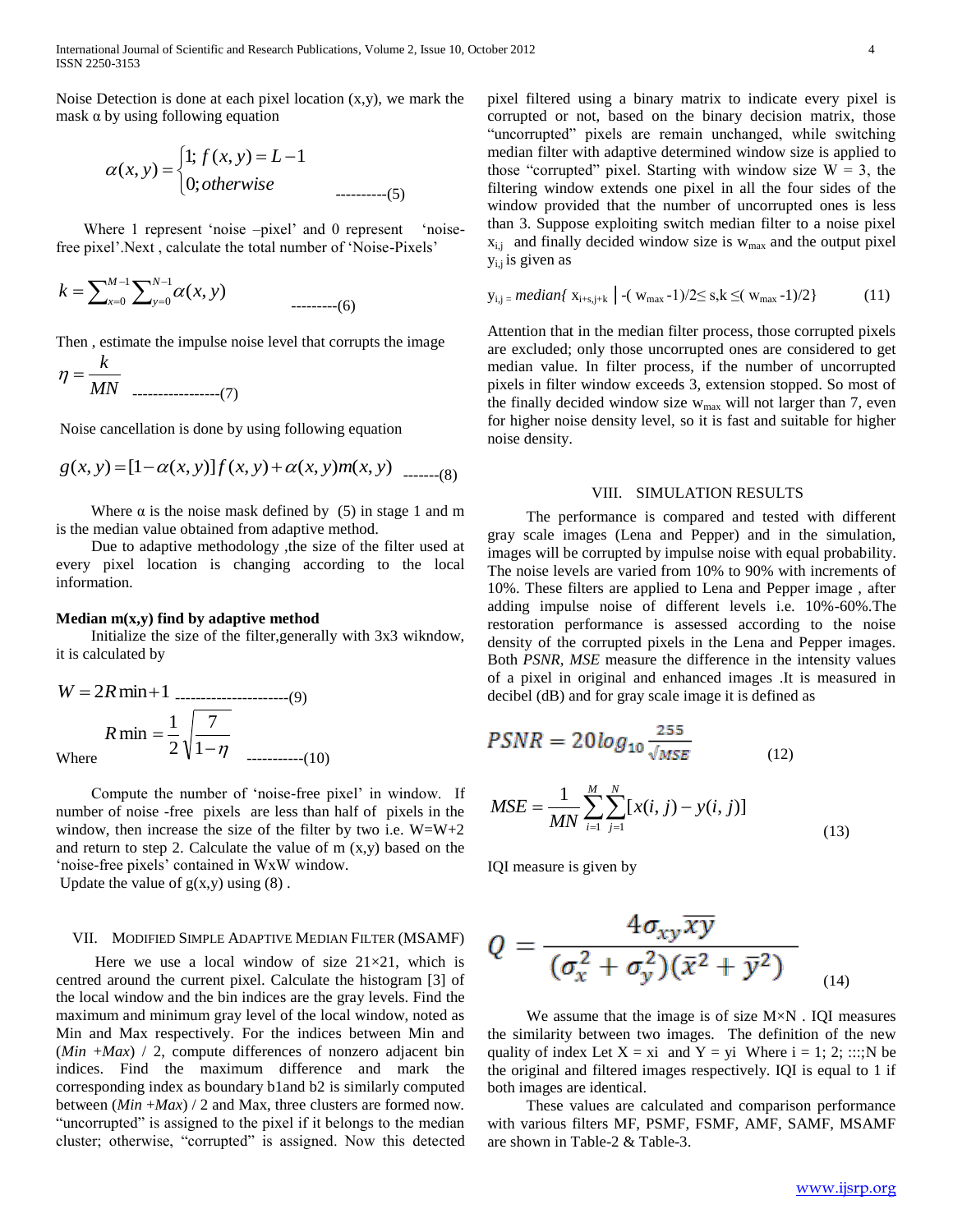|                        | <b>PSNR</b> |             |             |          |             |              |
|------------------------|-------------|-------------|-------------|----------|-------------|--------------|
| Percentage<br>of Noise | MF          | <b>PSMF</b> | <b>FSMF</b> | AMF      | <b>SAMF</b> | <b>MSAMF</b> |
| Lena $20%$             | 29.16276    | 32.02734    | 29.93355    | 34.38793 | 39.44658    | 41.43248     |
| CM 20%                 | 23.98603    | 25.13867    | 26.81751    | 27.99731 | 29.56197    | 31.67108     |
| Lena $50\%$            | 15.01889    | 21.28433    | 18.552      | 20.9874  | 32.76267    | 34.93368     |
| CM 50%                 | 14.35945    | 18.71977    | 17.78448    | 19.74553 | 24.48182    | 26.07396     |
| Lena $80\%$            | 7.739613    | 7.722932    | 9.350805    | 14.15797 | 24.45557    | 29.33685     |
| CM 80%                 | 7.699998    | 7.68929     | 9.31395     | 13.70817 | 19.12036    | 21.90337     |

TABLE-2 **Table2:Comparison of PSNR of Cameraman and Lena at various noise conditions for various filters**



**Figure 2: Graphical comparison of PSNR of Cameraman and Lena at various noise conditions for various filters**

|                        | IQI      |             |             |          |             |              |
|------------------------|----------|-------------|-------------|----------|-------------|--------------|
| Percentage<br>of Noise | MF       | <b>PSMF</b> | <b>FSMF</b> | AMF      | <b>SAMF</b> | <b>MSAMF</b> |
| Lena $20\%$            | 0.751269 | 0.870005    | 0.842474    | 0.856318 | 0.917788    | 0.960903     |
| CM 20%                 | 0.596327 | 0.795612    | 0.797354    | 0.768401 | 0.84667     | 0.930891     |
| Lena $50\%$            | 0.176008 | 0.474843    | 0.292935    | 0.285153 | 0.828253    | 0.870911     |
| CM 50%                 | 0.171935 | 0.401826    | 0.291199    | 0.292039 | 0.718411    | 0.77972      |
| Lena 80%               | 0.020268 | 0.021575    | 0.035696    | 0.084451 | 0.532156    | 0.684185     |
| CM 80%                 | 0.038812 | 0.040356    | 0.062209    | 0.110875 | 0.361299    | 0.514205     |

**TABLE-3 Table3:Comparison of Image Quality Index (IQI) of Cameraman and Lena for various filters.**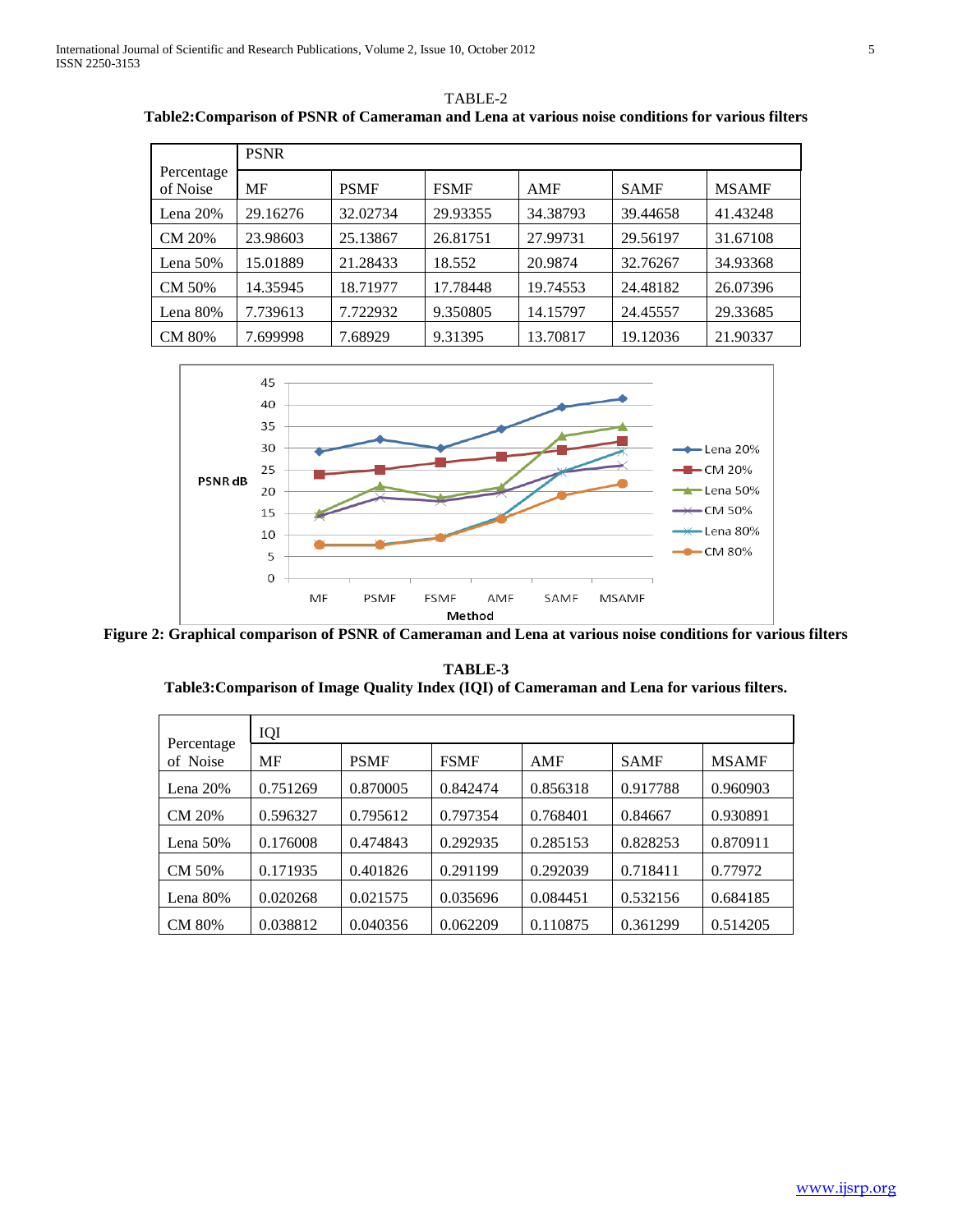

**Figure3: Graphical comparison of Image Quality Index (IQI) of Cameraman and Lena for various filters.**



**Fig.4 : Restored images of Cameraman(512x512) for MF, PSMF, AMF,FSMF,SAMF and MSAMF for 40 % Corruption by impulse noise.**

FSMF PSNR20.713 dB AMF PSNR 22.322dB SAMF PSNR 26.471 dB MSAMF PSNR 27.726 dB